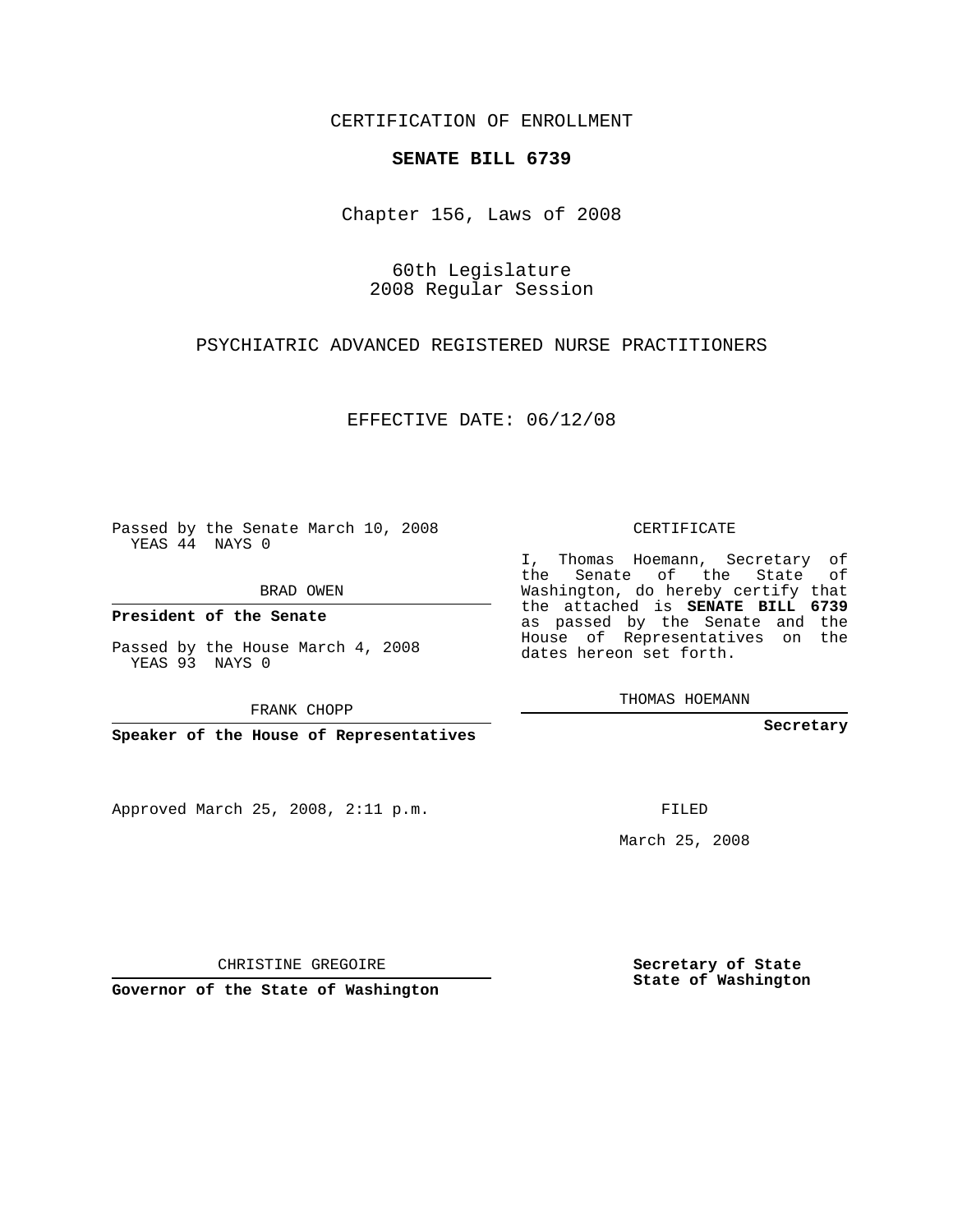## **SENATE BILL 6739** \_\_\_\_\_\_\_\_\_\_\_\_\_\_\_\_\_\_\_\_\_\_\_\_\_\_\_\_\_\_\_\_\_\_\_\_\_\_\_\_\_\_\_\_\_

\_\_\_\_\_\_\_\_\_\_\_\_\_\_\_\_\_\_\_\_\_\_\_\_\_\_\_\_\_\_\_\_\_\_\_\_\_\_\_\_\_\_\_\_\_

## AS AMENDED BY THE HOUSE

Passed Legislature - 2008 Regular Session

**State of Washington 60th Legislature 2008 Regular Session By** Senators Franklin, Prentice, Marr, and Jacobsen

Read first time 01/22/08. Referred to Committee on Health & Long-Term Care.

 AN ACT Relating to psychiatric advanced registered nurse practitioners; amending RCW 71.05.215 and 71.05.217; and reenacting and amending RCW 71.05.020.

BE IT ENACTED BY THE LEGISLATURE OF THE STATE OF WASHINGTON:

 **Sec. 1.** RCW 71.05.020 and 2007 c 375 s 6 and 2007 c 191 s 2 are each reenacted and amended to read as follows:

 The definitions in this section apply throughout this chapter unless the context clearly requires otherwise.

9 (1) "Admission" or "admit" means a decision by a physician or psychiatric advanced registered nurse practitioner that a person should be examined or treated as a patient in a hospital;

 (2) "Antipsychotic medications" means that class of drugs primarily used to treat serious manifestations of mental illness associated with thought disorders, which includes, but is not limited to atypical antipsychotic medications;

 (3) "Attending staff" means any person on the staff of a public or private agency having responsibility for the care and treatment of a patient;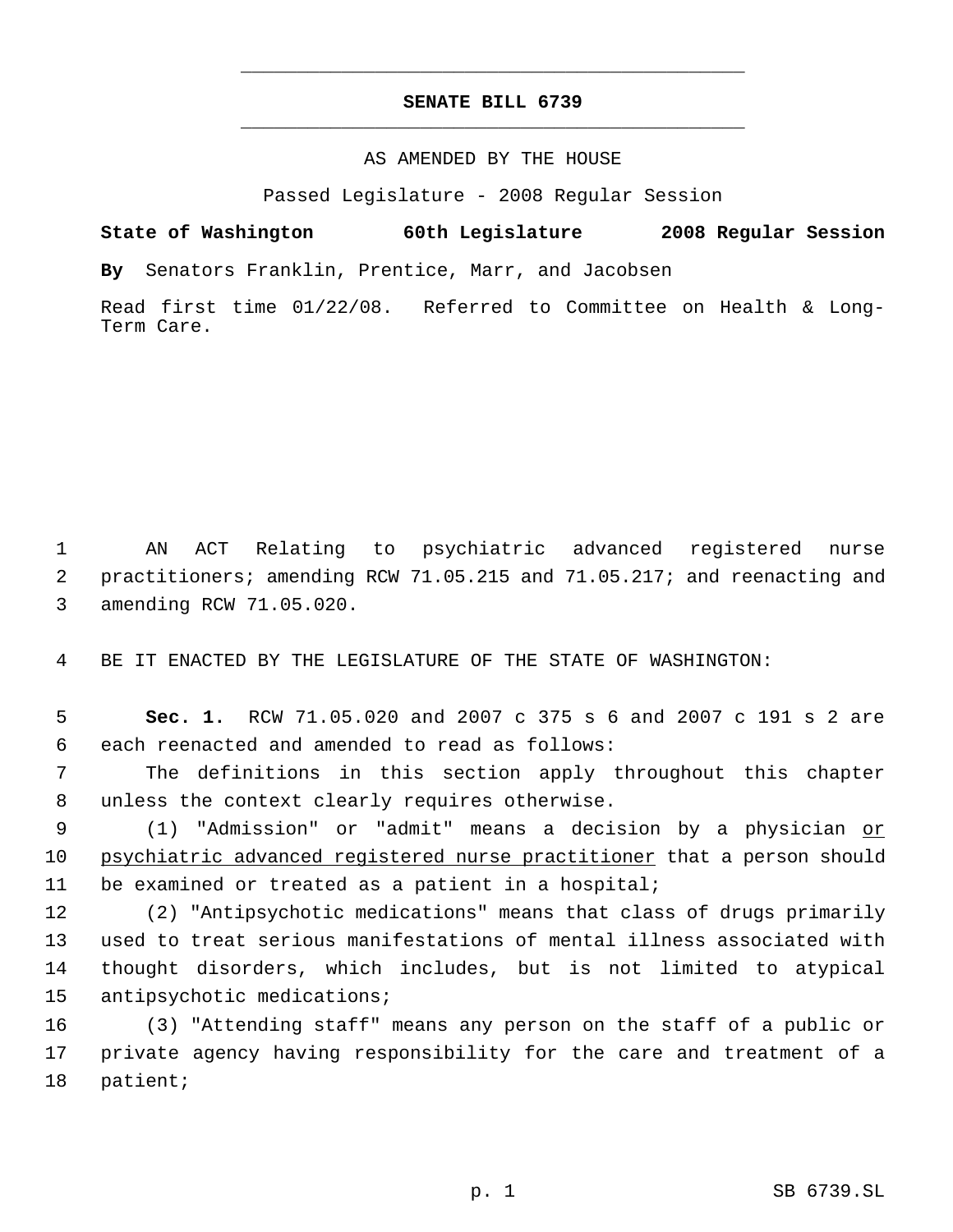(4) "Commitment" means the determination by a court that a person should be detained for a period of either evaluation or treatment, or both, in an inpatient or a less restrictive setting;

 (5) "Conditional release" means a revocable modification of a commitment, which may be revoked upon violation of any of its terms;

 (6) "Crisis stabilization unit" means a short-term facility or a portion of a facility licensed by the department of health and certified by the department of social and health services under RCW 71.24.035, such as an evaluation and treatment facility or a hospital, which has been designed to assess, diagnose, and treat individuals experiencing an acute crisis without the use of long-term hospitalization;

 (7) "Custody" means involuntary detention under the provisions of this chapter or chapter 10.77 RCW, uninterrupted by any period of unconditional release from commitment from a facility providing 16 involuntary care and treatment;

 (8) "Department" means the department of social and health services;

 (9) "Designated chemical dependency specialist" means a person designated by the county alcoholism and other drug addiction program coordinator designated under RCW 70.96A.310 to perform the commitment duties described in chapters 70.96A and 70.96B RCW;

 (10) "Designated crisis responder" means a mental health professional appointed by the county or the regional support network to perform the duties specified in this chapter;

 (11) "Designated mental health professional" means a mental health professional designated by the county or other authority authorized in 28 rule to perform the duties specified in this chapter;

 (12) "Detention" or "detain" means the lawful confinement of a person, under the provisions of this chapter;

 (13) "Developmental disabilities professional" means a person who has specialized training and three years of experience in directly treating or working with persons with developmental disabilities and is a psychiatrist, psychologist, psychiatric advanced registered nurse 35 practitioner, or social worker, and such other developmental disabilities professionals as may be defined by rules adopted by the secretary;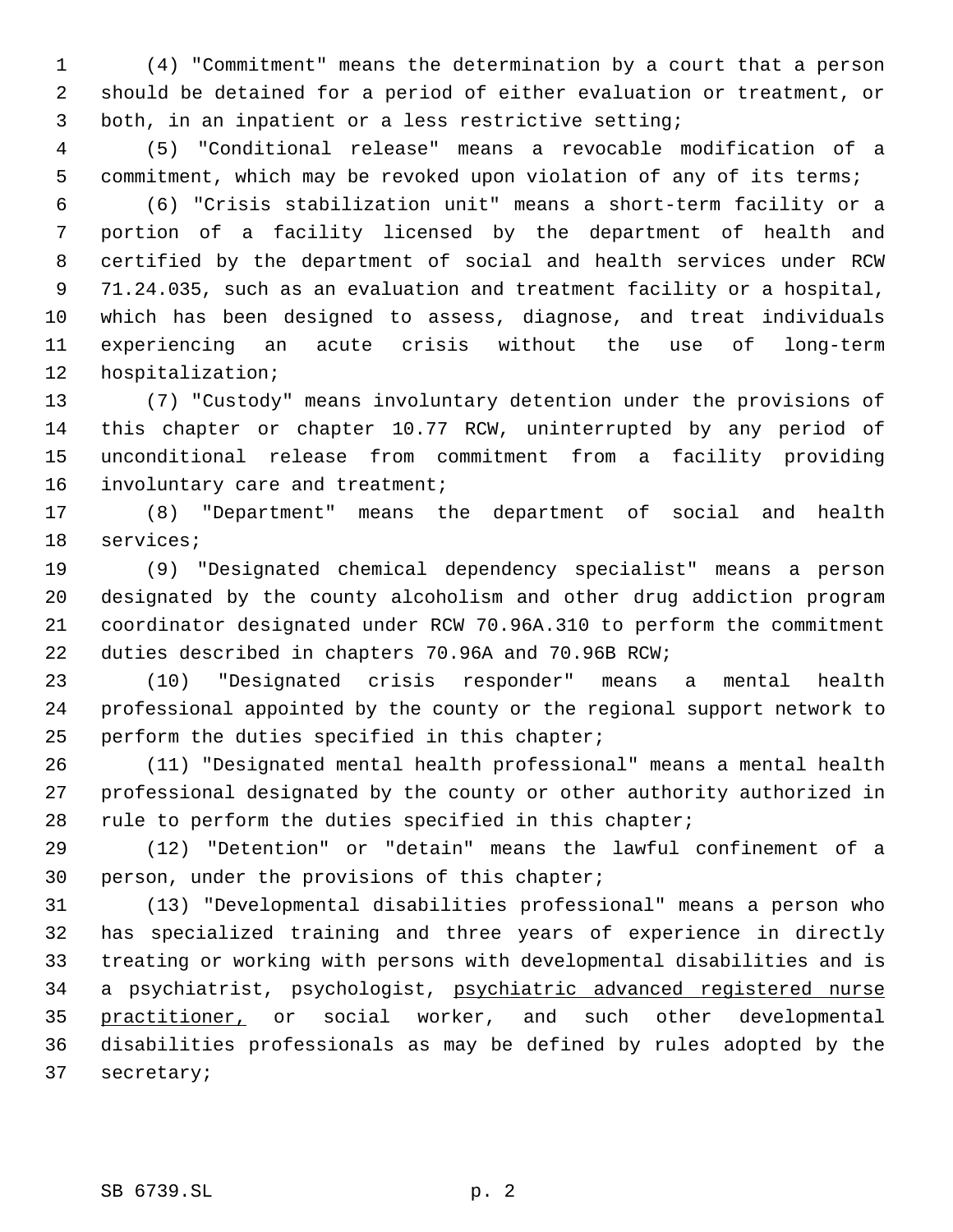(14) "Developmental disability" means that condition defined in RCW 71A.10.020(3);

 (15) "Discharge" means the termination of hospital medical authority. The commitment may remain in place, be terminated, or be 5 amended by court order;

 (16) "Evaluation and treatment facility" means any facility which can provide directly, or by direct arrangement with other public or private agencies, emergency evaluation and treatment, outpatient care, and timely and appropriate inpatient care to persons suffering from a mental disorder, and which is certified as such by the department. A physically separate and separately operated portion of a state hospital may be designated as an evaluation and treatment facility. A facility which is part of, or operated by, the department or any federal agency will not require certification. No correctional institution or facility, or jail, shall be an evaluation and treatment facility within the meaning of this chapter;

 (17) "Gravely disabled" means a condition in which a person, as a result of a mental disorder: (a) Is in danger of serious physical harm resulting from a failure to provide for his or her essential human needs of health or safety; or (b) manifests severe deterioration in routine functioning evidenced by repeated and escalating loss of cognitive or volitional control over his or her actions and is not 23 receiving such care as is essential for his or her health or safety;

 (18) "Habilitative services" means those services provided by program personnel to assist persons in acquiring and maintaining life skills and in raising their levels of physical, mental, social, and vocational functioning. Habilitative services include education, training for employment, and therapy. The habilitative process shall be undertaken with recognition of the risk to the public safety presented by the person being assisted as manifested by prior charged criminal conduct;

 (19) "History of one or more violent acts" refers to the period of time ten years prior to the filing of a petition under this chapter, excluding any time spent, but not any violent acts committed, in a mental health facility or in confinement as a result of a criminal conviction;

 (20) "Imminent" means the state or condition of being likely to occur at any moment or near at hand, rather than distant or remote;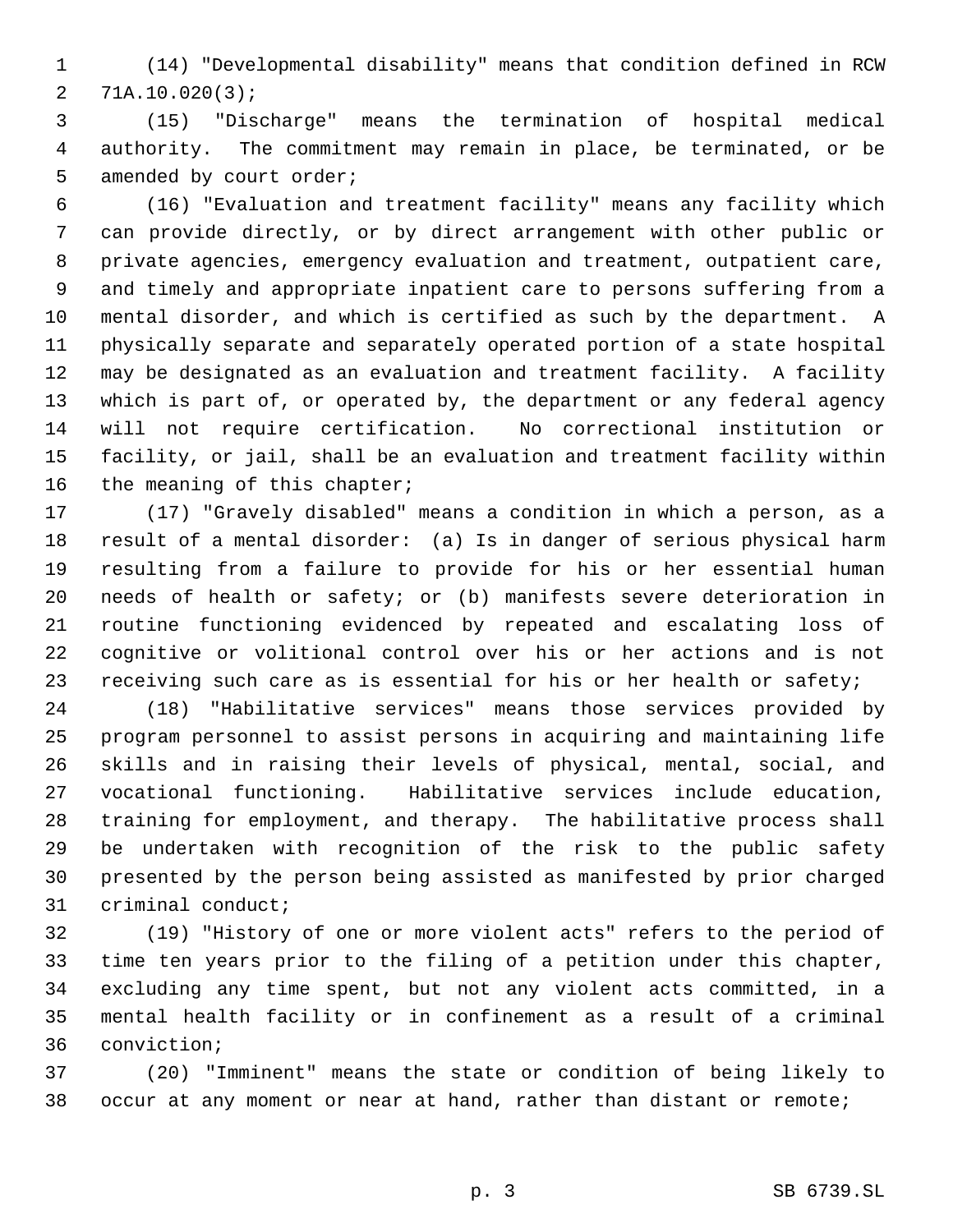(21) "Individualized service plan" means a plan prepared by a developmental disabilities professional with other professionals as a team, for a person with developmental disabilities, which shall state: (a) The nature of the person's specific problems, prior charged

criminal behavior, and habilitation needs;

 (b) The conditions and strategies necessary to achieve the purposes of habilitation;

 (c) The intermediate and long-range goals of the habilitation program, with a projected timetable for the attainment;

 (d) The rationale for using this plan of habilitation to achieve those intermediate and long-range goals;

(e) The staff responsible for carrying out the plan;

 (f) Where relevant in light of past criminal behavior and due consideration for public safety, the criteria for proposed movement to less-restrictive settings, criteria for proposed eventual discharge or release, and a projected possible date for discharge or release; and

 (g) The type of residence immediately anticipated for the person 18 and possible future types of residences;

 (22) "Judicial commitment" means a commitment by a court pursuant 20 to the provisions of this chapter;

(23) "Likelihood of serious harm" means:

 (a) A substantial risk that: (i) Physical harm will be inflicted by a person upon his or her own person, as evidenced by threats or attempts to commit suicide or inflict physical harm on oneself; (ii) physical harm will be inflicted by a person upon another, as evidenced by behavior which has caused such harm or which places another person or persons in reasonable fear of sustaining such harm; or (iii) physical harm will be inflicted by a person upon the property of others, as evidenced by behavior which has caused substantial loss or damage to the property of others; or

 (b) The person has threatened the physical safety of another and has a history of one or more violent acts;

 (24) "Mental disorder" means any organic, mental, or emotional impairment which has substantial adverse effects on a person's cognitive or volitional functions;

 (25) "Mental health professional" means a psychiatrist, psychologist, psychiatric nurse, or social worker, and such other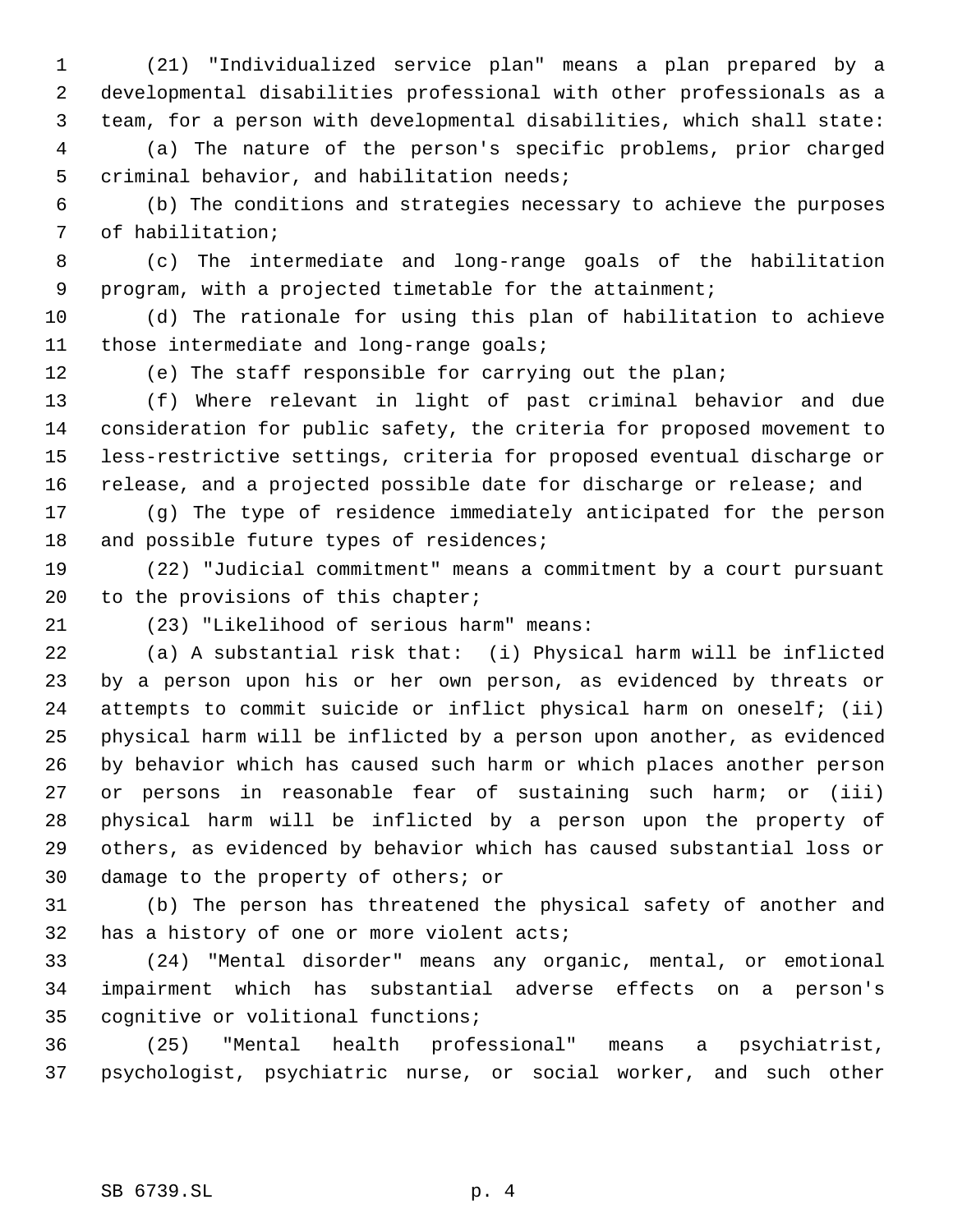mental health professionals as may be defined by rules adopted by the secretary pursuant to the provisions of this chapter;

 (26) "Peace officer" means a law enforcement official of a public agency or governmental unit, and includes persons specifically given peace officer powers by any state law, local ordinance, or judicial order of appointment;

 (27) "Private agency" means any person, partnership, corporation, or association that is not a public agency, whether or not financed in whole or in part by public funds, which constitutes an evaluation and treatment facility or private institution, or hospital, which is conducted for, or includes a department or ward conducted for, the care 12 and treatment of persons who are mentally ill;

 (28) "Professional person" means a mental health professional and shall also mean a physician, psychiatric advanced registered nurse 15 practitioner, registered nurse, and such others as may be defined by rules adopted by the secretary pursuant to the provisions of this chapter;

 (29) "Psychiatric advanced registered nurse practitioner" means a person who is licensed as an advanced registered nurse practitioner pursuant to chapter 18.79 RCW; and who is board certified in advanced practice psychiatric and mental health nursing;

 (30) "Psychiatrist" means a person having a license as a physician and surgeon in this state who has in addition completed three years of graduate training in psychiatry in a program approved by the American medical association or the American osteopathic association and is certified or eligible to be certified by the American board of psychiatry and neurology;

 $((+30))$   $(31)$  "Psychologist" means a person who has been licensed as a psychologist pursuant to chapter 18.83 RCW;

 $((+31))$   $(32)$  "Public agency" means any evaluation and treatment facility or institution, or hospital which is conducted for, or includes a department or ward conducted for, the care and treatment of persons with mental illness, if the agency is operated directly by, federal, state, county, or municipal government, or a combination of such governments;

36  $((+32))$  (33) "Registration records" include all the records of the department, regional support networks, treatment facilities, and other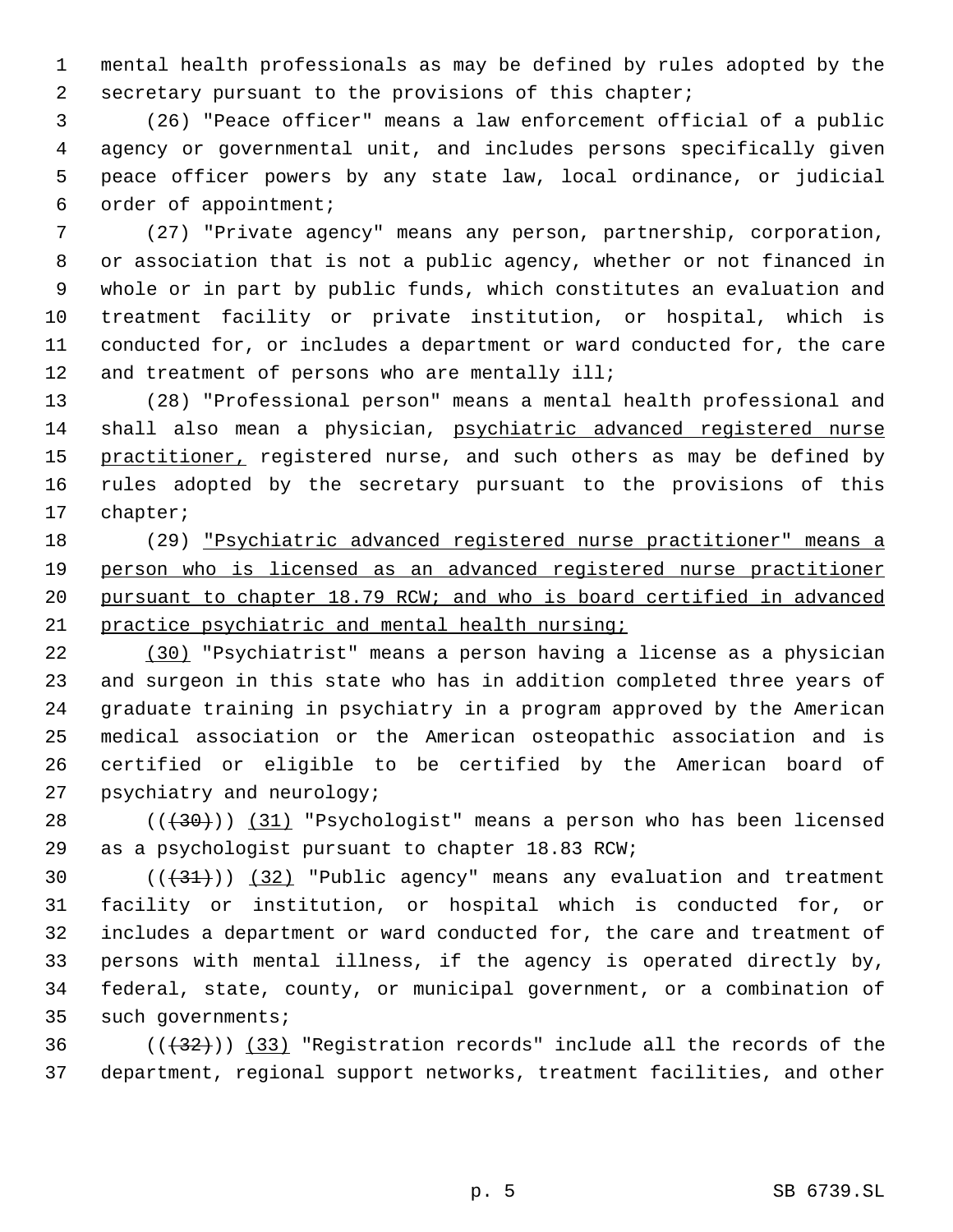persons providing services to the department, county departments, or facilities which identify persons who are receiving or who at any time have received services for mental illness;

4 (( $(33)$ )) (34) "Release" means legal termination of the commitment under the provisions of this chapter;

6 ( $(\frac{134}{})$ ) (35) "Resource management services" has the meaning given in chapter 71.24 RCW;

8 (( $\left(\frac{35}{10}\right)$ ) (36) "Secretary" means the secretary of the department of social and health services, or his or her designee;

 $((+36))$  (37) "Social worker" means a person with a master's or further advanced degree from an accredited school of social work or a degree deemed equivalent under rules adopted by the secretary;

13 (((437))) (38) "Treatment records" include registration and all other records concerning persons who are receiving or who at any time have received services for mental illness, which are maintained by the department, by regional support networks and their staffs, and by treatment facilities. Treatment records include mental health information contained in a medical bill including but not limited to mental health drugs, a mental health diagnosis, provider name, and dates of service stemming from a medical service. Treatment records do not include notes or records maintained for personal use by a person providing treatment services for the department, regional support networks, or a treatment facility if the notes or records are not available to others;

 $((+38))$  (39) "Violent act" means behavior that resulted in homicide, attempted suicide, nonfatal injuries, or substantial damage to property.

 **Sec. 2.** RCW 71.05.215 and 1997 c 112 s 16 are each amended to read as follows:

 (1) A person found to be gravely disabled or presents a likelihood of serious harm as a result of a mental disorder has a right to refuse antipsychotic medication unless it is determined that the failure to medicate may result in a likelihood of serious harm or substantial deterioration or substantially prolong the length of involuntary commitment and there is no less intrusive course of treatment than medication in the best interest of that person.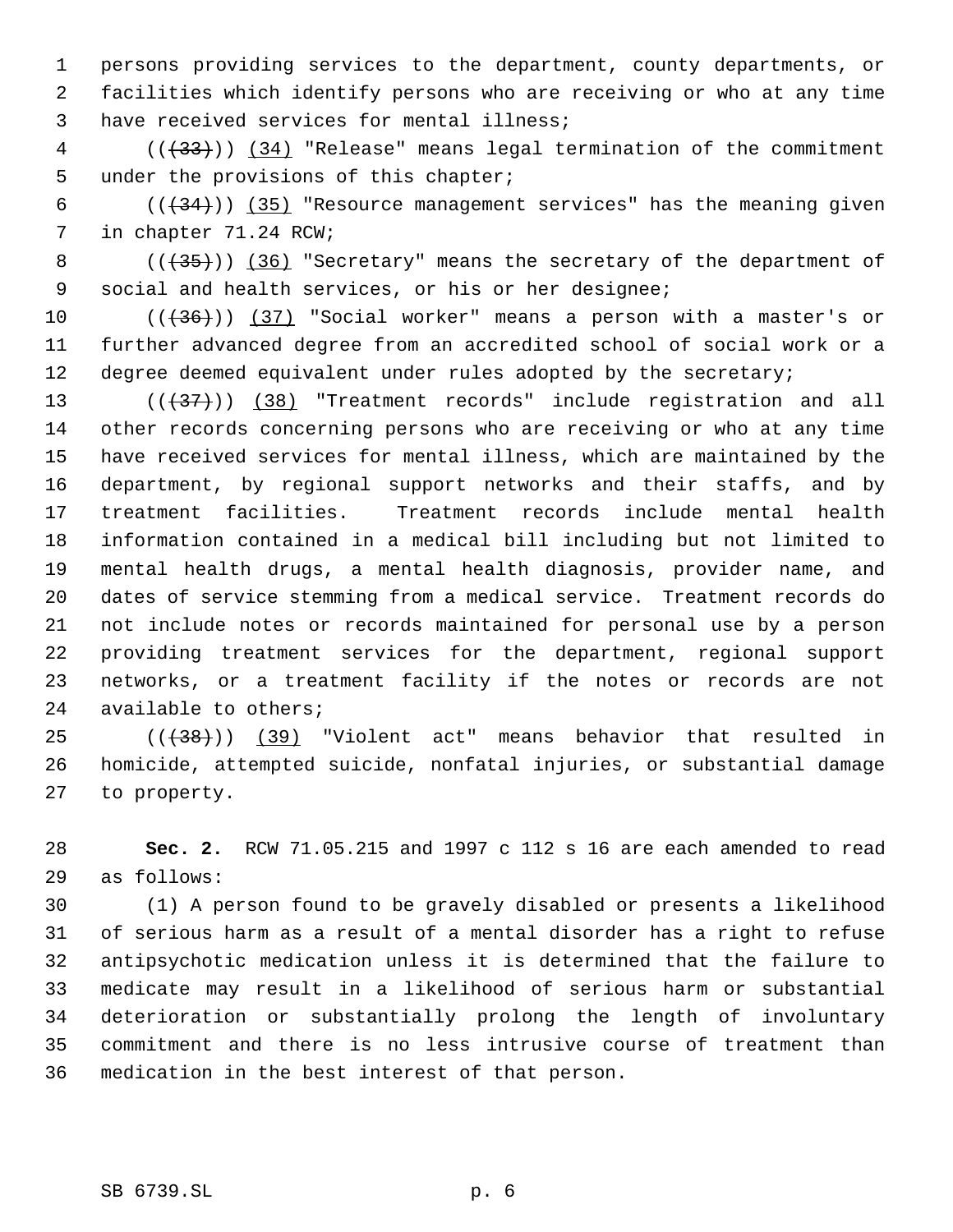(2) The department shall adopt rules to carry out the purposes of this chapter. These rules shall include:

 (a) An attempt to obtain the informed consent of the person prior to administration of antipsychotic medication.

 (b) For short-term treatment up to thirty days, the right to refuse antipsychotic medications unless there is an additional concurring medical opinion approving medication by a psychiatrist, psychiatric advanced registered nurse practitioner, or physician in consultation 9 with a mental health professional with prescriptive authority.

 (c) For continued treatment beyond thirty days through the hearing 11 on any petition filed under RCW ((71.05.370(7))) 71.05.217, the right to periodic review of the decision to medicate by the medical director or designee.

 (d) Administration of antipsychotic medication in an emergency and review of this decision within twenty-four hours. An emergency exists if the person presents an imminent likelihood of serious harm, and medically acceptable alternatives to administration of antipsychotic medications are not available or are unlikely to be successful; and in 19 the opinion of the physician or psychiatric advanced registered nurse 20 practitioner, the person's condition constitutes an emergency requiring the treatment be instituted prior to obtaining a second medical opinion.

23 (e) Documentation in the medical record of the ((physician's)) 24 attempt by the physician or psychiatric advanced registered nurse practitioner to obtain informed consent and the reasons why antipsychotic medication is being administered over the person's objection or lack of consent.

 **Sec. 3.** RCW 71.05.217 and 1997 c 112 s 31 are each amended to read as follows:

 Insofar as danger to the individual or others is not created, each person involuntarily detained, treated in a less restrictive alternative course of treatment, or committed for treatment and evaluation pursuant to this chapter shall have, in addition to other rights not specifically withheld by law, the following rights, a list of which shall be prominently posted in all facilities, institutions, and hospitals providing such services: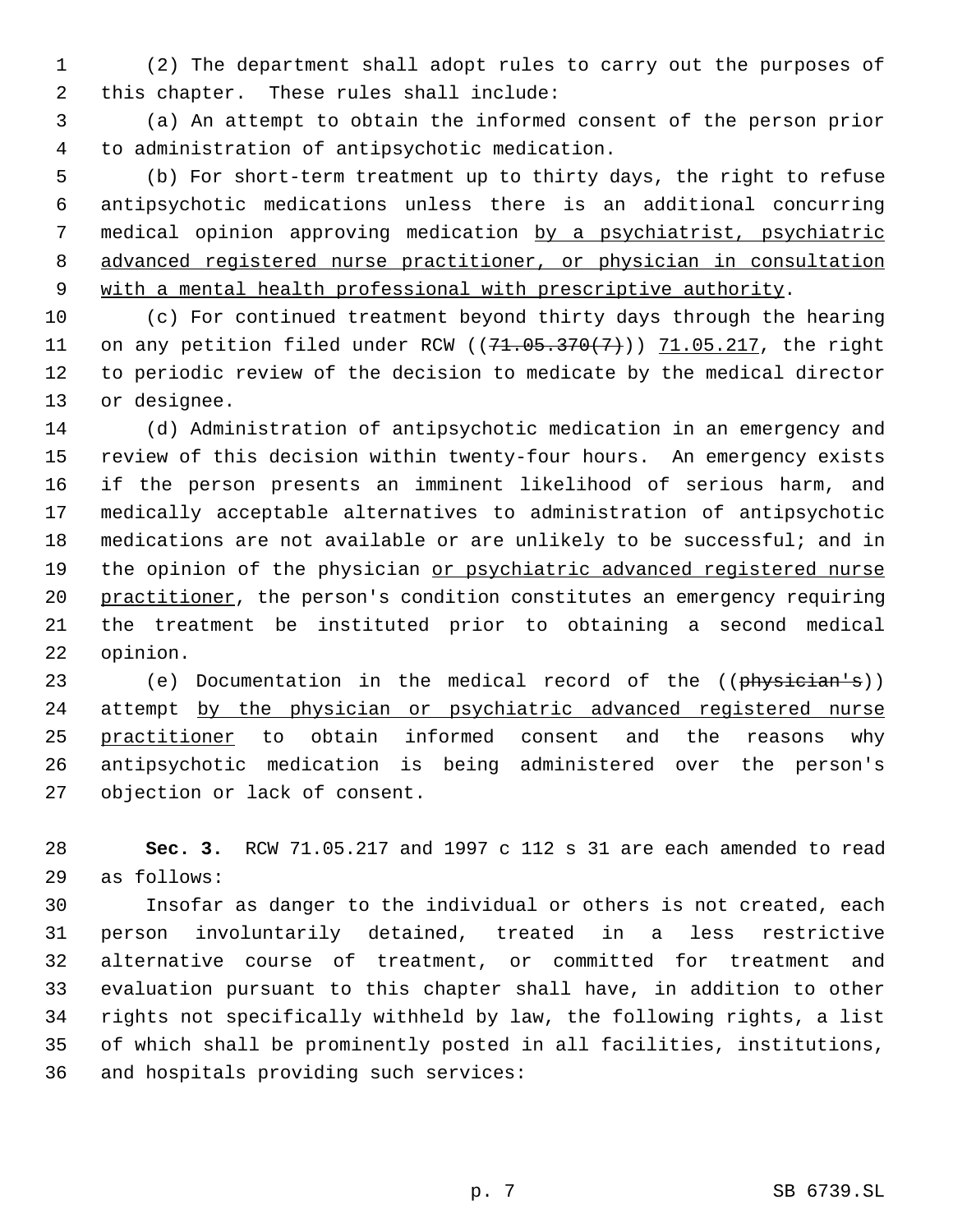(1) To wear his or her own clothes and to keep and use his or her own personal possessions, except when deprivation of same is essential to protect the safety of the resident or other persons;

 (2) To keep and be allowed to spend a reasonable sum of his or her own money for canteen expenses and small purchases;

 (3) To have access to individual storage space for his or her private use;

8 (4) To have visitors at reasonable times;

 (5) To have reasonable access to a telephone, both to make and receive confidential calls;

 (6) To have ready access to letter writing materials, including stamps, and to send and receive uncensored correspondence through the mails;

 (7) Not to consent to the administration of antipsychotic medications beyond the hearing conducted pursuant to RCW 16 71.05.320( $(\frac{2}{2})$ ) (3) or the performance of electroconvulsant therapy or surgery, except emergency life-saving surgery, unless ordered by a court of competent jurisdiction pursuant to the following standards and procedures:

 (a) The administration of antipsychotic medication or electroconvulsant therapy shall not be ordered unless the petitioning party proves by clear, cogent, and convincing evidence that there exists a compelling state interest that justifies overriding the patient's lack of consent to the administration of antipsychotic medications or electroconvulsant therapy, that the proposed treatment is necessary and effective, and that medically acceptable alternative forms of treatment are not available, have not been successful, or are not likely to be effective.

 (b) The court shall make specific findings of fact concerning: (i) The existence of one or more compelling state interests; (ii) the necessity and effectiveness of the treatment; and (iii) the person's desires regarding the proposed treatment. If the patient is unable to make a rational and informed decision about consenting to or refusing the proposed treatment, the court shall make a substituted judgment for the patient as if he or she were competent to make such a determination.

 (c) The person shall be present at any hearing on a request to administer antipsychotic medication or electroconvulsant therapy filed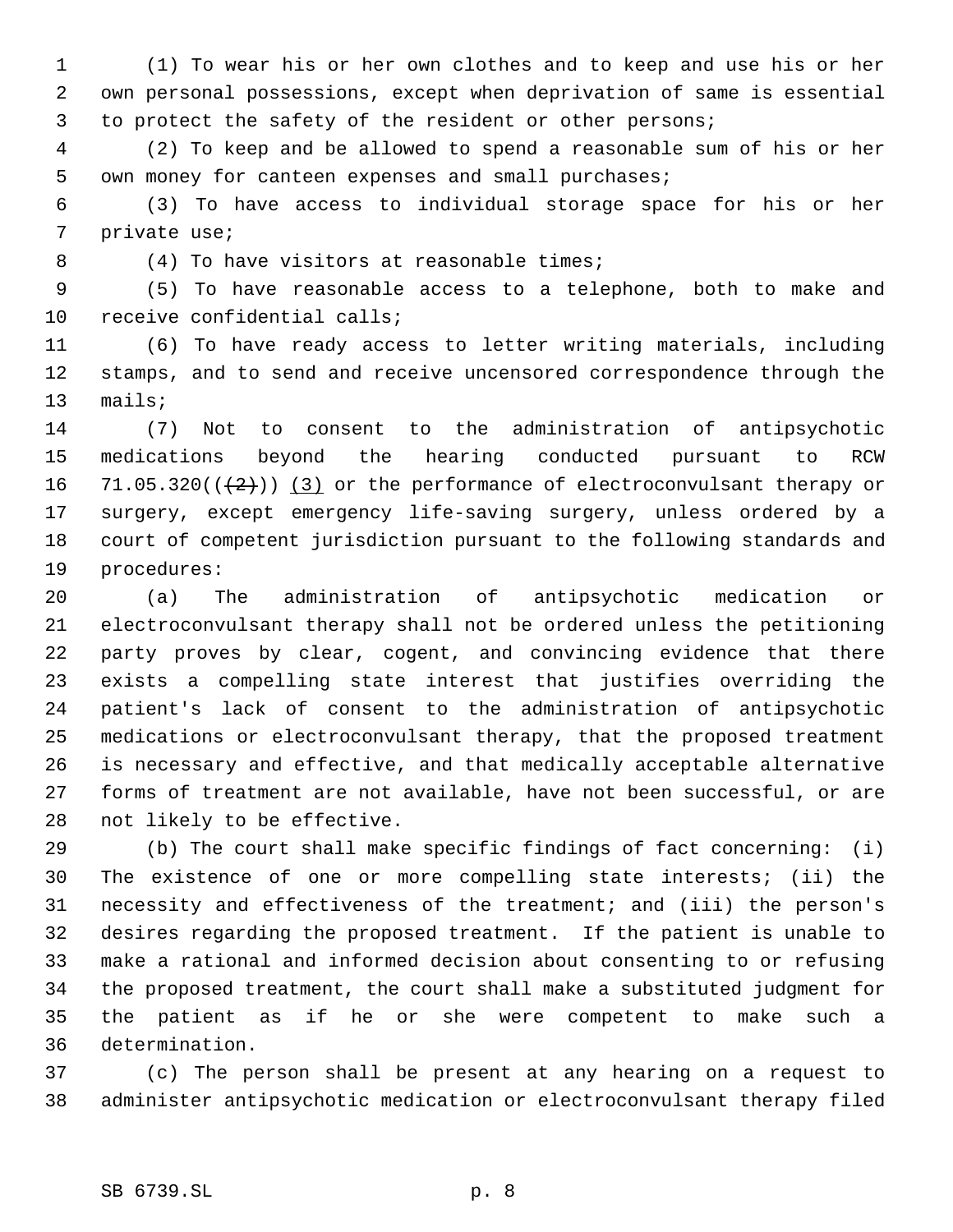pursuant to this subsection. The person has the right: (i) To be represented by an attorney; (ii) to present evidence; (iii) to cross- examine witnesses; (iv) to have the rules of evidence enforced; (v) to remain silent; (vi) to view and copy all petitions and reports in the court file; and (vii) to be given reasonable notice and an opportunity to prepare for the hearing. The court may appoint a psychiatrist, psychiatric advanced registered nurse practitioner, psychologist within their scope of practice, or physician to examine and testify on behalf 9 of such person. The court shall appoint a psychiatrist, psychiatric 10 advanced registered nurse practitioner, psychologist within their scope of practice, or physician designated by such person or the person's counsel to testify on behalf of the person in cases where an order for electroconvulsant therapy is sought.

 (d) An order for the administration of antipsychotic medications entered following a hearing conducted pursuant to this section shall be effective for the period of the current involuntary treatment order, and any interim period during which the person is awaiting trial or hearing on a new petition for involuntary treatment or involuntary medication.

20 (e) Any person detained pursuant to RCW 71.05.320( $(\frac{2}{2})$ ) (3), who subsequently refuses antipsychotic medication, shall be entitled to the 22 procedures set forth in  $((RCW 71.05.217(7)))$  this subsection.

 (f) Antipsychotic medication may be administered to a nonconsenting person detained or committed pursuant to this chapter without a court order pursuant to RCW 71.05.215(2) or under the following circumstances:

(i) A person presents an imminent likelihood of serious harm;

 (ii) Medically acceptable alternatives to administration of antipsychotic medications are not available, have not been successful, or are not likely to be effective; and

 (iii) In the opinion of the physician or psychiatric advanced 32 registered nurse practitioner with responsibility for treatment of the person, or his or her designee, the person's condition constitutes an emergency requiring the treatment be instituted before a judicial hearing as authorized pursuant to this section can be held.

 If antipsychotic medications are administered over a person's lack of consent pursuant to this subsection, a petition for an order authorizing the administration of antipsychotic medications shall be